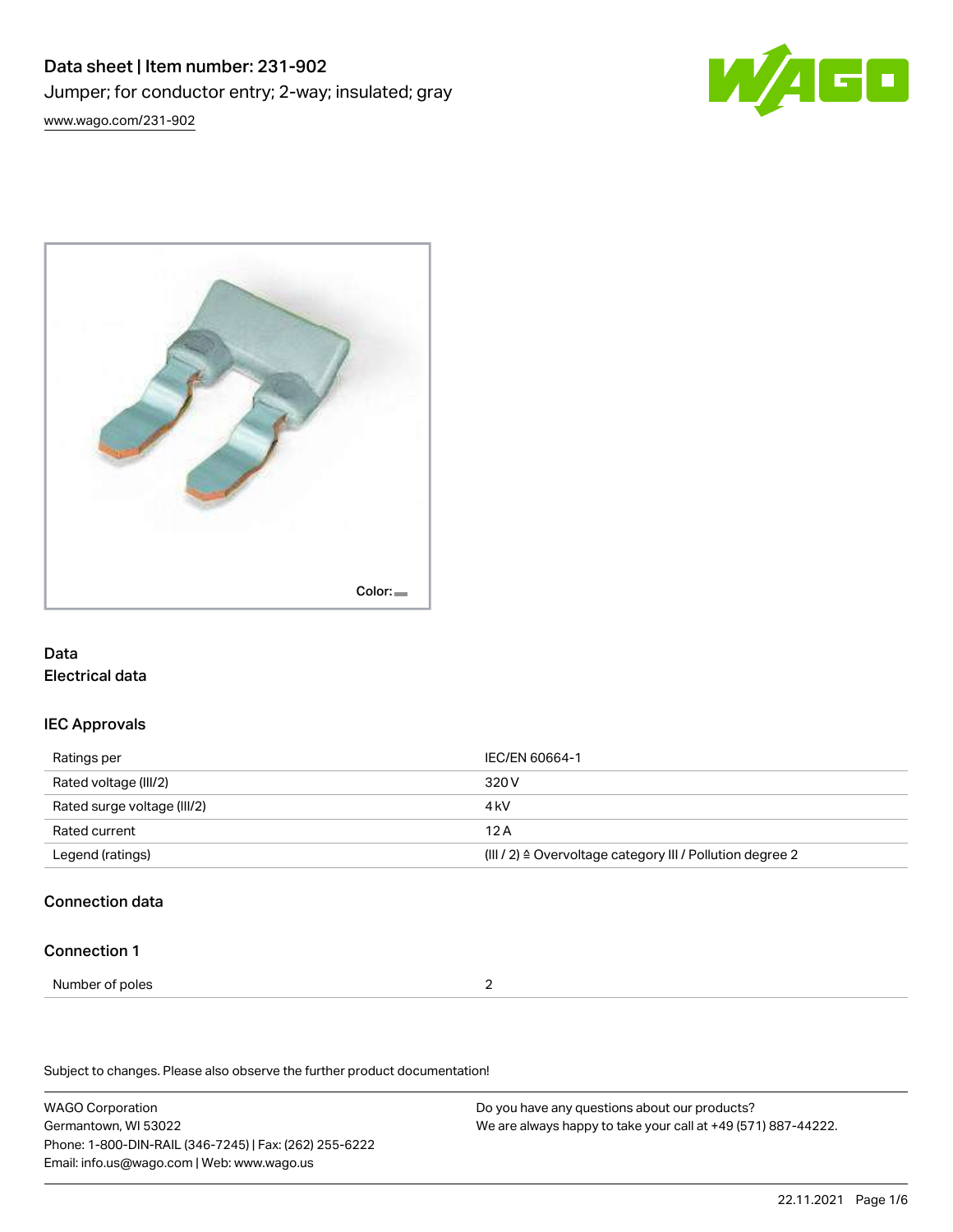

### Physical data

| Pin spacing | 5/5.08 mm / 0.197/0.2 inch |
|-------------|----------------------------|
| Width       | 10 mm / 0.394 inch         |
| Depth       | 5 mm / 0.197 inch          |

#### Mechanical data

| Suitable | for male and female connectors with CAGE CLAMP connection |
|----------|-----------------------------------------------------------|
|          |                                                           |

## Material data

| Color                       | gray             |
|-----------------------------|------------------|
| Material group              |                  |
| Insulation material         | Polyamide (PA66) |
| Flammability class per UL94 | V0               |
| Fire load                   | 0.001 MJ         |
| Weight                      | 0.2 <sub>g</sub> |

#### Commercial data

| Product Group         | 3 (Multi Conn. System) |
|-----------------------|------------------------|
| PU (SPU)              | 200 (25) Stück         |
| Packaging type        | box                    |
| Country of origin     | DE                     |
| <b>GTIN</b>           | 4045454045425          |
| Customs tariff number | 8536698000             |

## Approvals / Certificates

#### Country specific Approvals

|      |                                                                            |                                 | Certificate |
|------|----------------------------------------------------------------------------|---------------------------------|-------------|
| Logo | Approval                                                                   | <b>Additional Approval Text</b> | name        |
|      | <b>CB</b>                                                                  | IEC 61984                       | NL-39756    |
|      | DEKRA Certification B.V.                                                   |                                 |             |
|      | <b>CSA</b>                                                                 | C <sub>22.2</sub>               | 1466354     |
| ЧÞ   | DEKRA Certification B.V.                                                   |                                 |             |
|      | <b>KEMA/KEUR</b>                                                           | EN 61984                        | 2190761.01  |
|      | DEKRA Certification B.V.                                                   |                                 |             |
|      | Subject to changes. Please also observe the further product documentation! |                                 |             |

WAGO Corporation Germantown, WI 53022 Phone: 1-800-DIN-RAIL (346-7245) | Fax: (262) 255-6222 Email: info.us@wago.com | Web: www.wago.us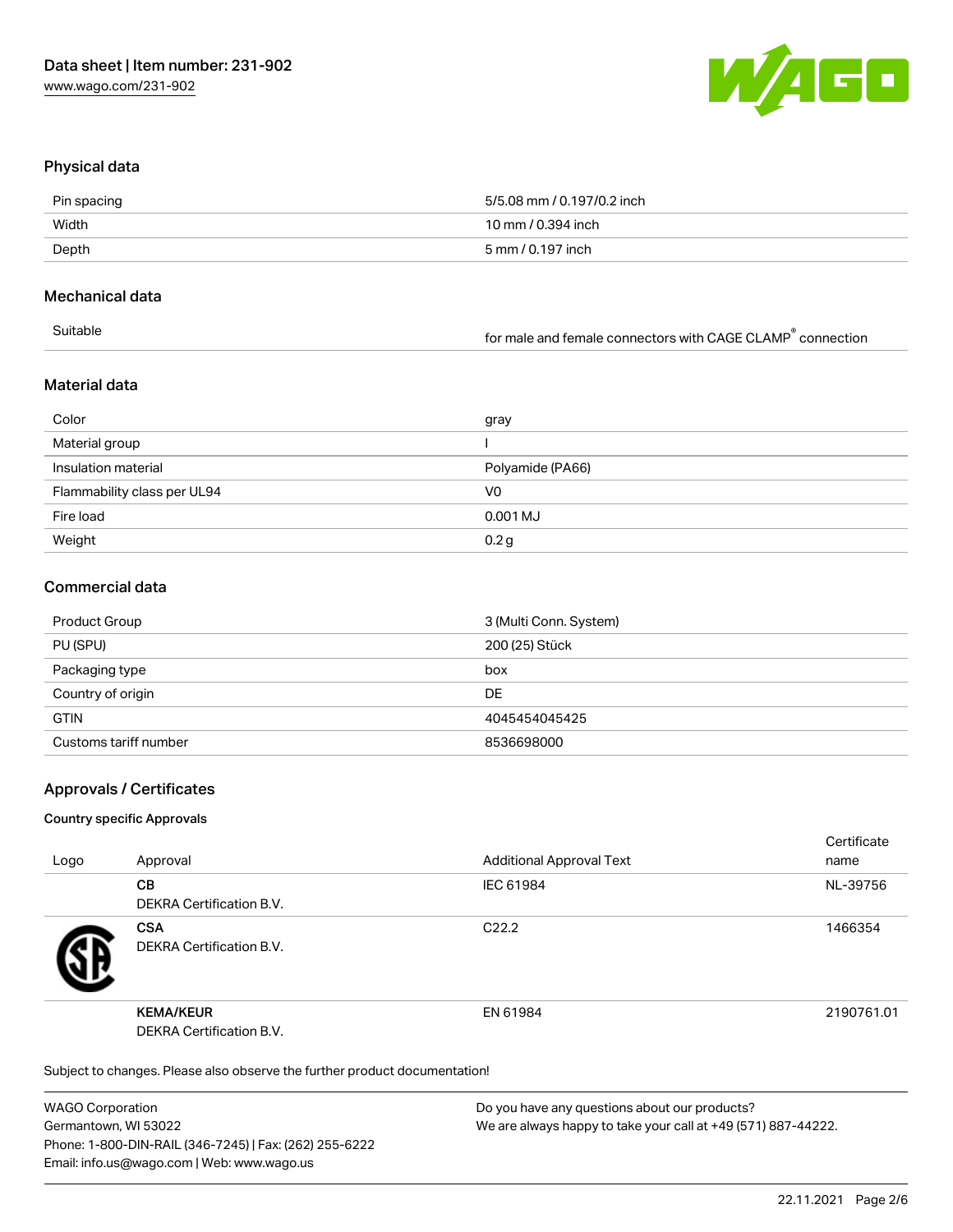



## Ship Approvals Logo Approval Additional Approval Text **Certificate** name ABS American Bureau of Shipping - 19-HG1869876- PDA Downloads Documentation Additional Information Technical explanations 2019 Apr 3 pdf 2.0 MB [Download](https://www.wago.com/global/d/1435602) CAD files CAD data 2D/3D Models 231-902 URL [Download](https://www.wago.com/global/d/3D_URLS_231-902) CAE data ZUKEN Portal 231-902 URL [Download](https://www.wago.com/global/d/Zuken_URLS_231-902) Environmental Product Compliance Compliance Search Environmental Product Compliance 231-902 Jumper; for conductor entry; 2-way; insulated; gray URL [Download](https://www.wago.com/global/d/ComplianceLinkMediaContainer_231-902)

### Installation Notes

#### Installation

Subject to changes. Please also observe the further product documentation!

WAGO Corporation Germantown, WI 53022 Phone: 1-800-DIN-RAIL (346-7245) | Fax: (262) 255-6222 Email: info.us@wago.com | Web: www.wago.us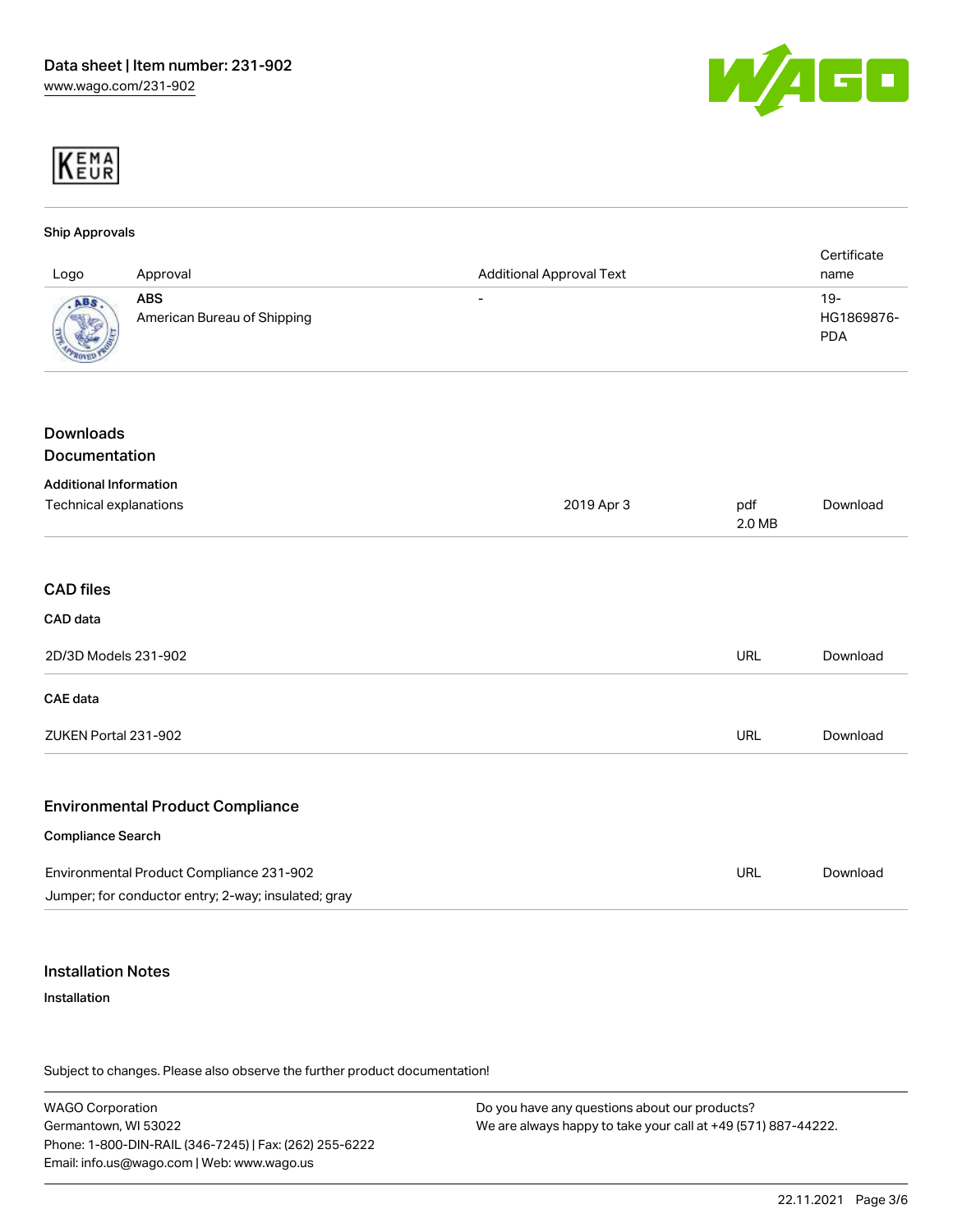



Notice: Insert jumper bar according to direction of symbols.

□ symbol correlates to the direction of the operating slot.

#### Installation



Notice: Insert jumper bar according to direction of symbols.

○ symbol shows direction to conductor entry.

Coding

Subject to changes. Please also observe the further product documentation!

WAGO Corporation Germantown, WI 53022 Phone: 1-800-DIN-RAIL (346-7245) | Fax: (262) 255-6222 Email: info.us@wago.com | Web: www.wago.us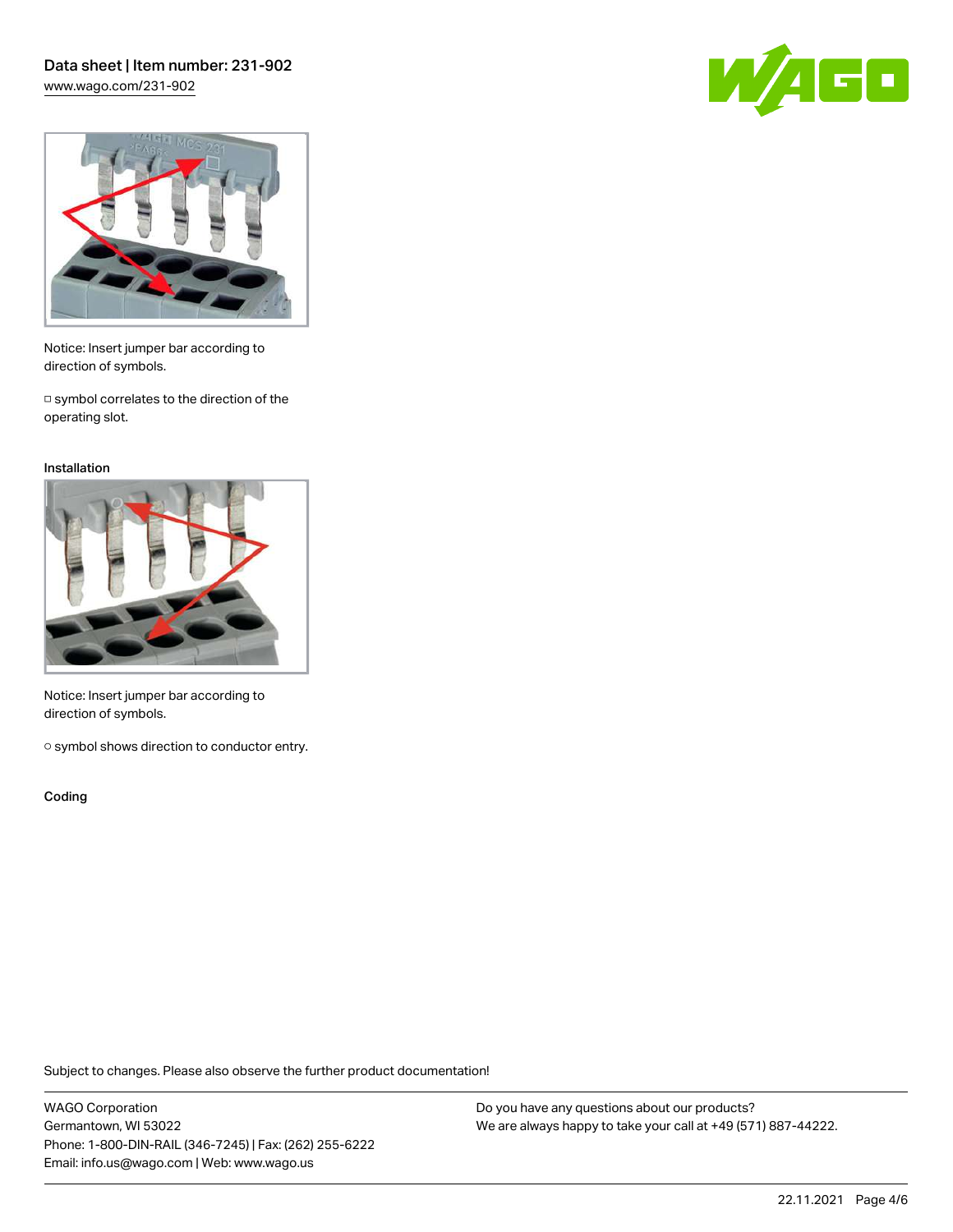# Data sheet | Item number: 231-902

[www.wago.com/231-902](http://www.wago.com/231-902)





Custom comb-style jumper bars are created by breaking off jumper contacts (3 contacts and more).

Installation



Notice: Comb-style jumper bars reduce the conductor cross-section to 1.5 mm² "s" + "fst."

#### Installation



Operating tool for comb-style jumper bars (231-902)

Subject to changes. Please also observe the further product documentation! Application

WAGO Corporation Germantown, WI 53022 Phone: 1-800-DIN-RAIL (346-7245) | Fax: (262) 255-6222 Email: info.us@wago.com | Web: www.wago.us